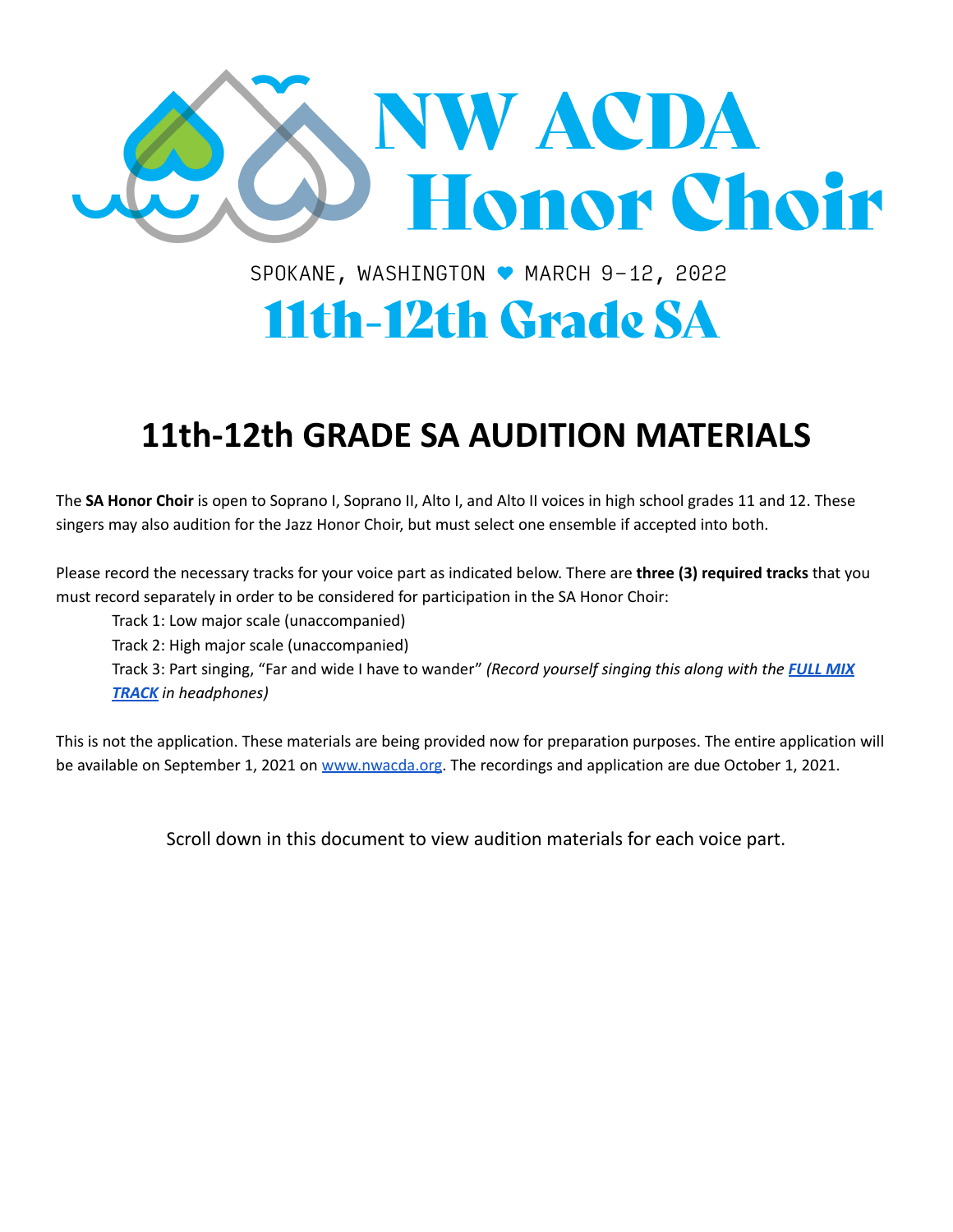#### **SOPRANO I AUDITION MATERIALS**

Track 1: Low Major Scale (unaccompanied)



Track 2: High Major Scale (unaccompanied)



Track 3: Part singing - Scroll down to the bottom of this document to see the part singing example, "Far and wide I have to wander," and record yourself singing the Soprano I part.

- [Soprano](https://drive.google.com/file/d/12YnYjPzdEP6YzasFZhnl-XAmGC6qYJfy/view?usp=sharing) I part ONLY
- FULL MIX [TRACK](https://drive.google.com/file/d/1gIHGi5AV3ZNVzAcs05q-_Up6p12aoX4F/view?usp=sharing) *- for audition recording*
	- Directions: Record while listening to the Full Mix track **IN HEADPHONES** so all we can hear is your beautiful voice!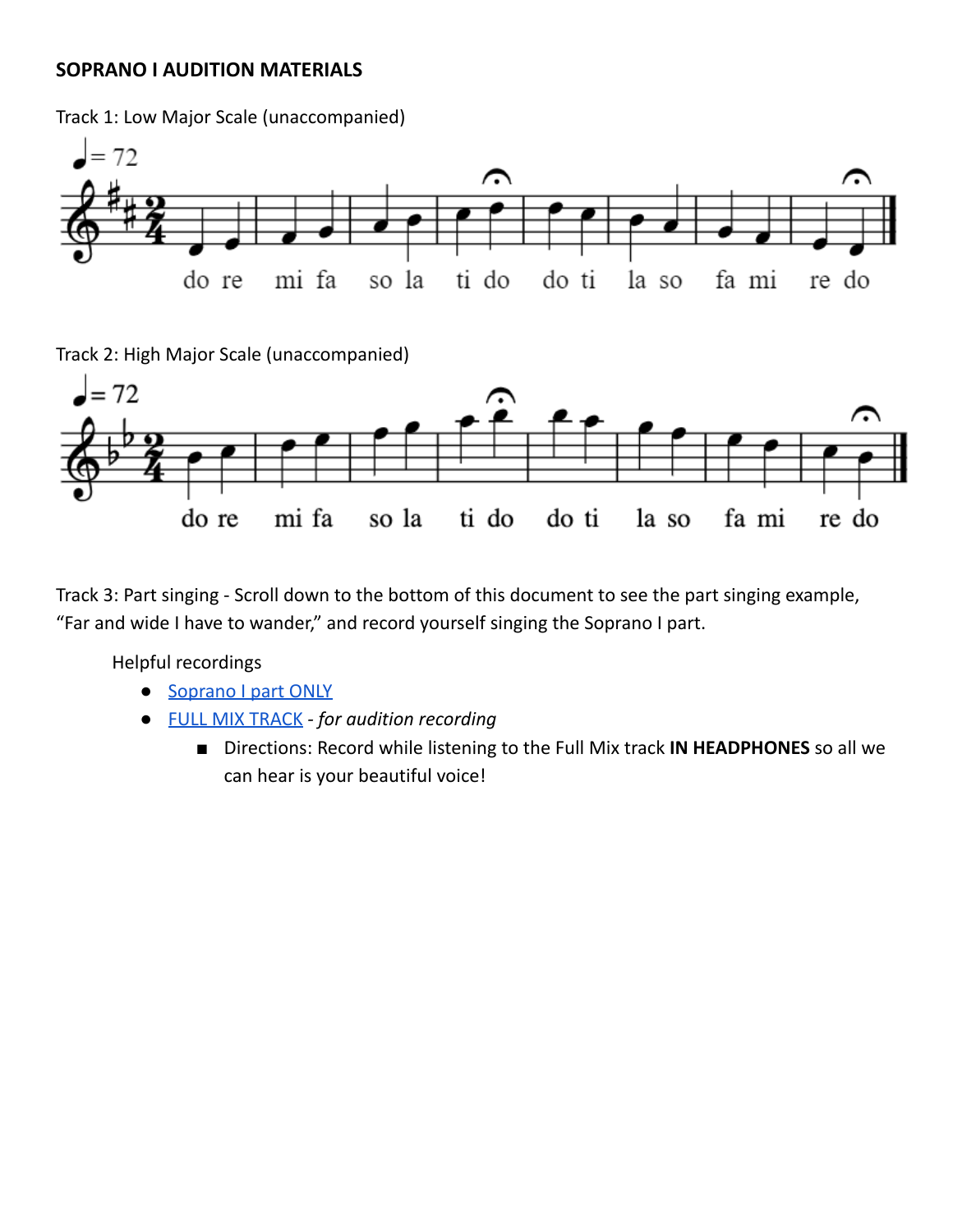#### **SOPRANO II AUDITION MATERIALS**

Track 1: Low Major Scale (unaccompanied)



Track 2: High Major Scale (unaccompanied)



Track 3: Part singing - Scroll down to the bottom of this document to see the part singing example, "Far and wide I have to wander," and record yourself singing the Soprano II part.

- [Soprano](https://drive.google.com/file/d/1i8hnI9iPXhkFwB-TQ-I_PoWaQCI7XGqu/view?usp=sharing) II part ONLY
- FULL MIX [TRACK](https://drive.google.com/file/d/1gIHGi5AV3ZNVzAcs05q-_Up6p12aoX4F/view?usp=sharing) *- for audition recording*
	- Directions: Record while listening to the Full Mix track **IN HEADPHONES** so all we can hear is your beautiful voice!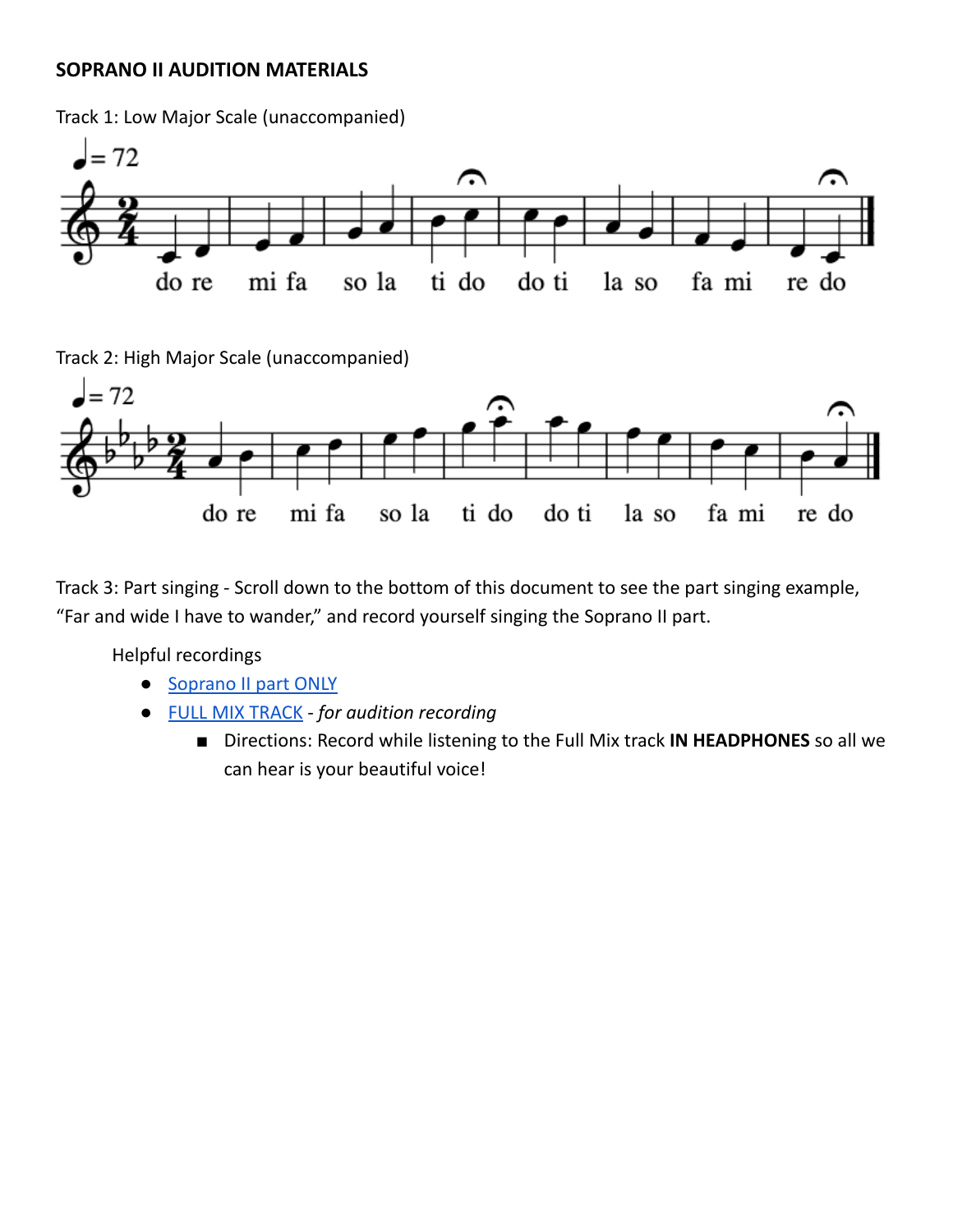#### **ALTO I AUDITION MATERIALS**

Track 1: Low Major Scale (unaccompanied)



Track 2: High Major Scale (unaccompanied)



Track 3: Part singing - Scroll down to the bottom of this document to see the part singing example, "Far and wide I have to wander," and record yourself singing the Alto I part.

- Alto I part [ONLY](https://drive.google.com/file/d/1qM1RYavcIo1gXj5mlRAAMagkSzsemE10/view?usp=sharing)
- FULL MIX [TRACK](https://drive.google.com/file/d/1gIHGi5AV3ZNVzAcs05q-_Up6p12aoX4F/view?usp=sharing) *- for audition recording*
	- Directions: Record while listening to the Full Mix track **IN HEADPHONES** so all we can hear is your beautiful voice!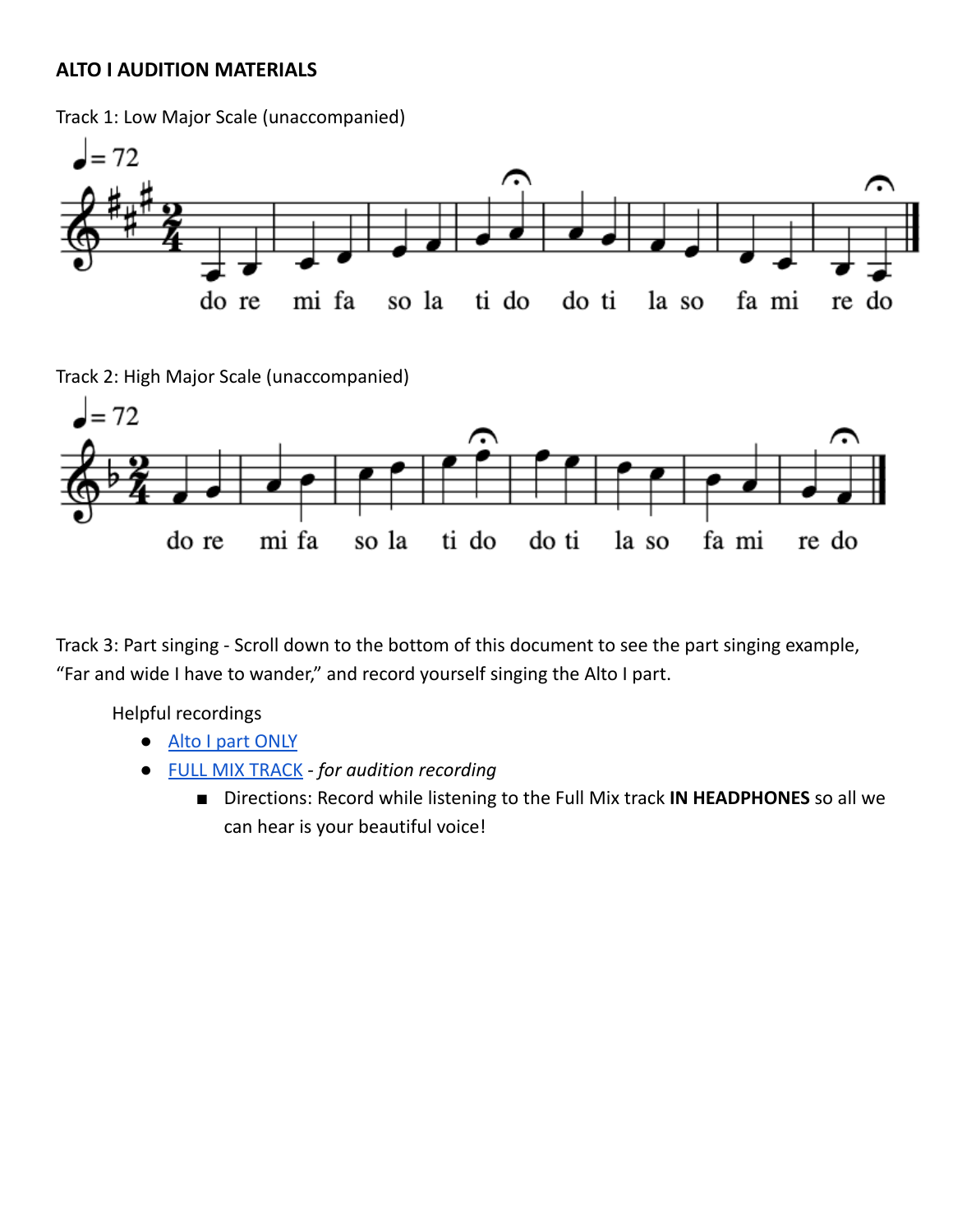#### **ALTO II AUDITION MATERIALS**

Track 1: Low Major Scale (unaccompanied)



Track 2: High Major Scale (unaccompanied)



Track 3: Part singing - Scroll down to the bottom of this document to see the part singing example, "Far and wide I have to wander," and record yourself singing the Alto II part.

- Alto II part [ONLY](https://drive.google.com/file/d/1fH5O1NDUVeQrKsAZSPywNnojojvjPmm6/view?usp=sharing)
- FULL MIX [TRACK](https://drive.google.com/file/d/1gIHGi5AV3ZNVzAcs05q-_Up6p12aoX4F/view?usp=sharing) *- for audition recording*
	- Directions: Record while listening to the Full Mix track **IN HEADPHONES** so all we can hear is your beautiful voice!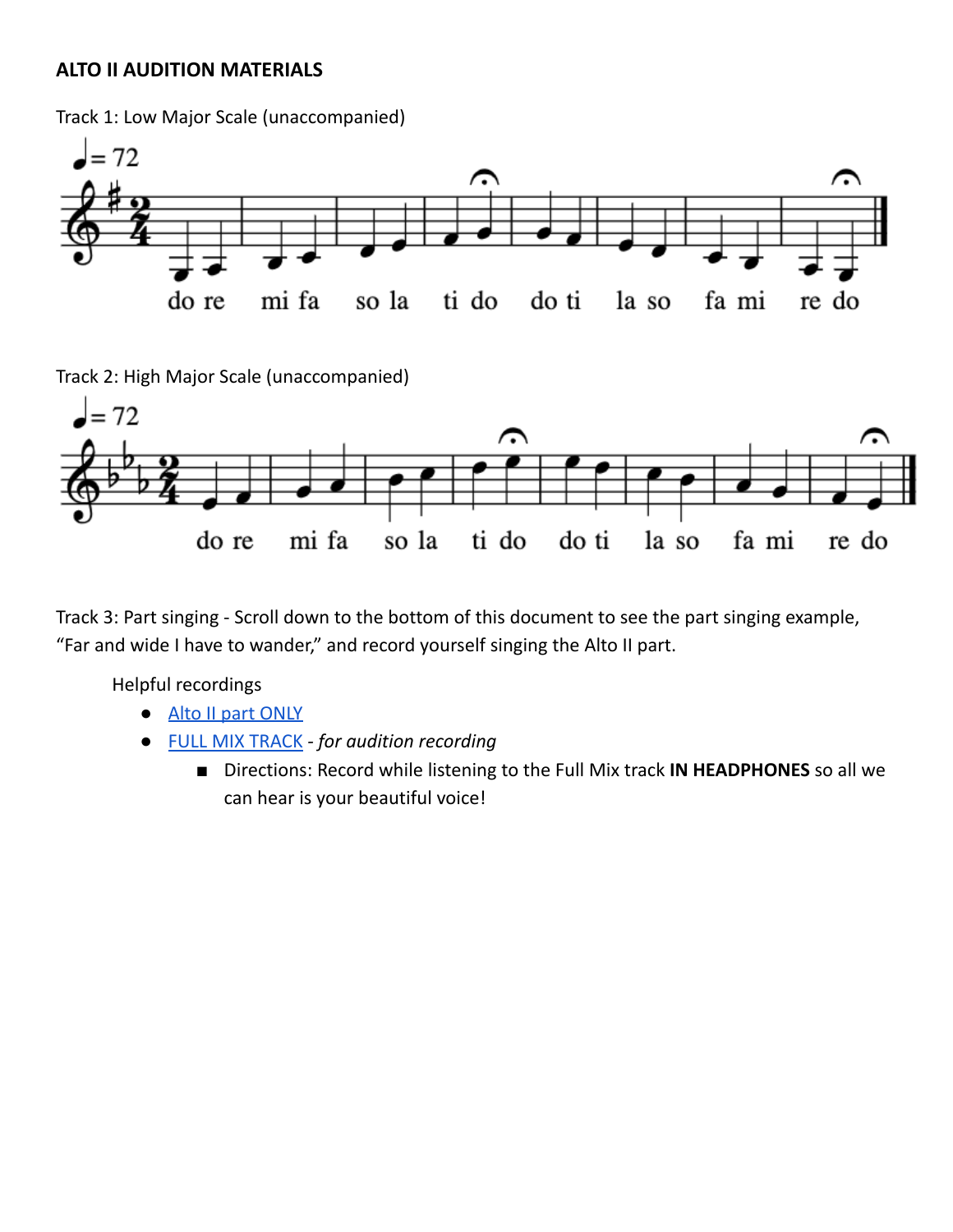### Far and wide I have to wander

for NW ACDA SA Honor Choir auditions